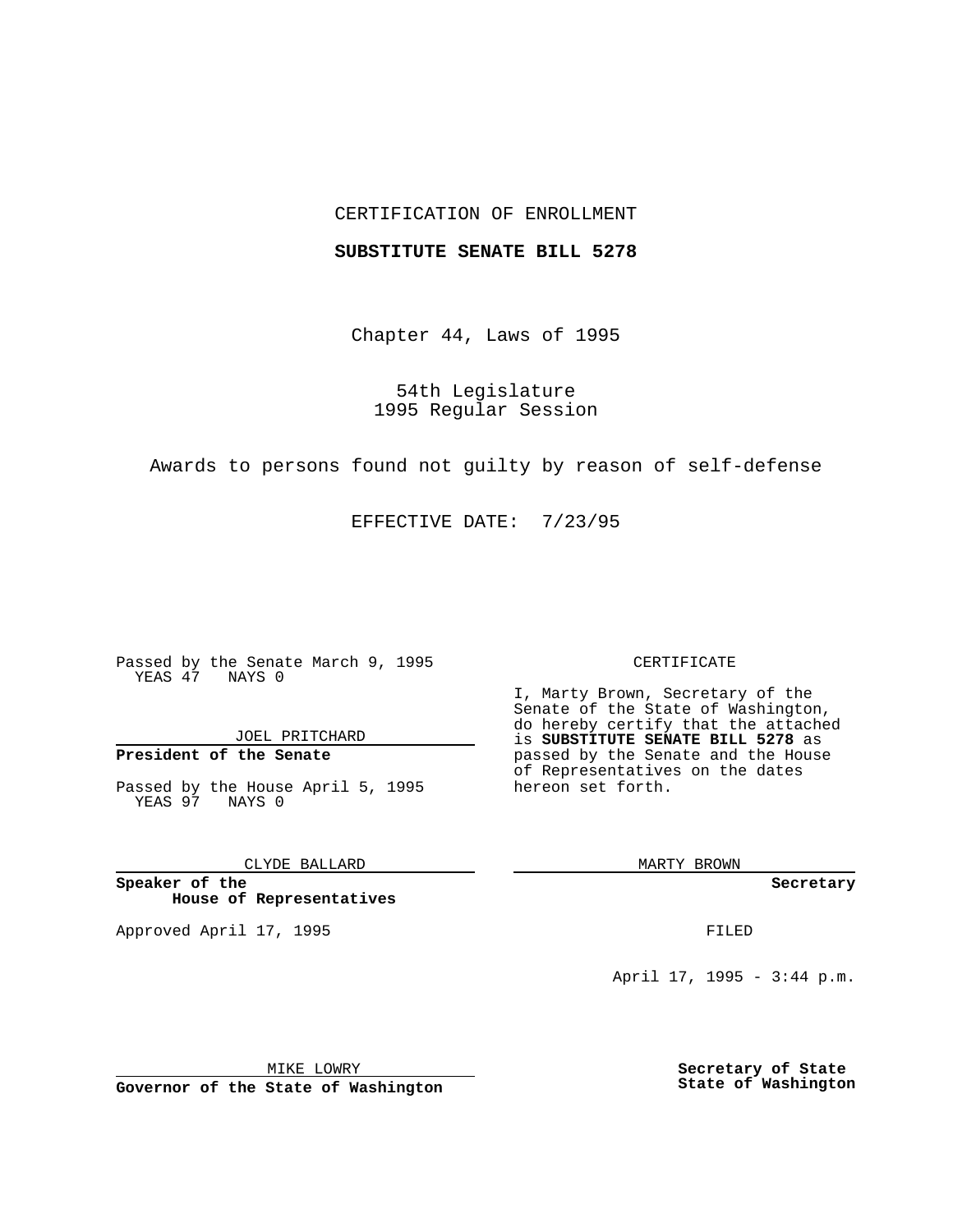# **SUBSTITUTE SENATE BILL 5278** \_\_\_\_\_\_\_\_\_\_\_\_\_\_\_\_\_\_\_\_\_\_\_\_\_\_\_\_\_\_\_\_\_\_\_\_\_\_\_\_\_\_\_\_\_\_\_

\_\_\_\_\_\_\_\_\_\_\_\_\_\_\_\_\_\_\_\_\_\_\_\_\_\_\_\_\_\_\_\_\_\_\_\_\_\_\_\_\_\_\_\_\_\_\_

Passed Legislature - 1995 Regular Session

## **State of Washington 54th Legislature 1995 Regular Session**

**By** Senate Committee on Law & Justice (originally sponsored by Senators Wojahn, Oke, Gaspard, Winsley, Franklin, Long, Rasmussen and Wood)

Read first time 02/23/95.

1 AN ACT Relating to awards to persons found not guilty by reason of 2 self-defense; and amending RCW 9A.16.110.

3 BE IT ENACTED BY THE LEGISLATURE OF THE STATE OF WASHINGTON:

4 **Sec. 1.** RCW 9A.16.110 and 1989 c 94 s 1 are each amended to read 5 as follows:

 (1) No person in the state shall be placed in legal jeopardy of any kind whatsoever for protecting by any reasonable means necessary, himself or herself, his or her family, or his or her real or personal property, or for coming to the aid of another who is in imminent danger of or the victim of assault, robbery, kidnapping, arson, burglary, 11 rape, murder, or any other ((heinous)) yiolent crime as defined in RCW 9.94A.030.

13 (2) When a ((<del>substantial question of self-defense in such a case</del> 14 shall exist which needs legal investigation or court action for the 15 full determination of the facts, and the defendant's actions are 16 subsequently found justified under the intent of this section)) person 17 charged with a crime listed in subsection (1) of this section is found 18 not quilty by reason of self-defense, the state of Washington shall 19 ((indemnify or)) reimburse ((such)) the defendant for all reasonable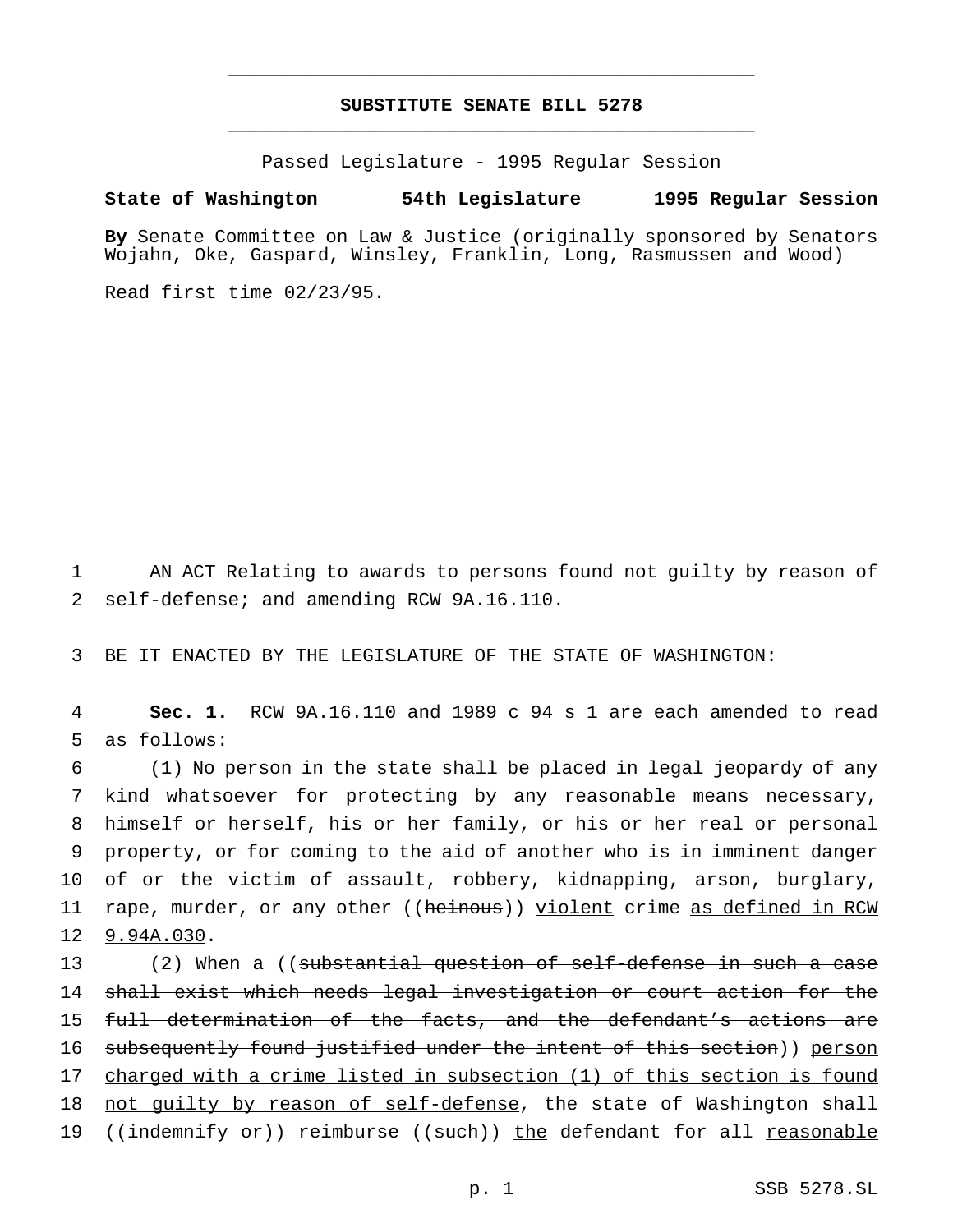1 costs, including loss of time, legal fees incurred, ((or)) and other 2 expenses involved in his or her defense. This ((indemnification or)) 3 reimbursement ((is an award of reasonable costs which include loss of 4 time, legal fees, or other expenses and)) is not an independent cause 5 of action. ((The determination of an award shall be by the judge or 6 jury at the discretion of the judge in the criminal proceeding.)) To 7 award these reasonable costs the trier of fact must find that the 8 defendant's claim of self-defense was sustained by a preponderance of 9 the evidence((: PROVIDED, HOWEVER, That nothing shall preclude)). If 10 the trier of fact makes a determination of self-defense, the judge 11 shall determine the amount of the award.

12 (3) Notwithstanding a finding that a defendant's actions were 13 justified by self-defense, if the trier of fact also determines that 14 the defendant was engaged in criminal conduct substantially related to 15 the events giving rise to the charges filed against the defendant the 16 judge may deny or reduce the amount of the award. In determining the 17 amount of the award, the judge shall also consider the seriousness of 18 the initial criminal conduct.

19 Mothing in this section precludes the legislature from ((granting 20 a higher award through)) using the sundry claims process to grant an 21 award where none was granted under this section or to grant a higher 22 award than one granted under this section.

 $((+3))$   $(4)$  Whenever the issue of self-defense under this section 24 is decided by a judge ((or whenever a judge exercises the discretion authorized under subsection (2) of this section in determining an 26 award)), the judge shall consider the same questions as must be answered in the special verdict under subsection (4) of this section.  $((+4))$  (5) Whenever the issue of self-defense under this section has been submitted to a jury, and the jury has found the defendant not 30 guilty, ((and the judge has submitted an award determination to the  $\frac{1}{1}$   $\frac{1}{1}$   $\frac{1}{1}$  the court shall instruct the jury to return a special verdict in substantially the following form:

| 33 |                                               | answer    |  |  |
|----|-----------------------------------------------|-----------|--|--|
| 34 |                                               | yes or no |  |  |
| 35 | 1. Was the finding of not guilty based upon   |           |  |  |
| 36 | self-defense?                                 |           |  |  |
| 37 | 2. If your answer to question 1 is no, do not |           |  |  |
| 38 | answer the remaining question.                |           |  |  |